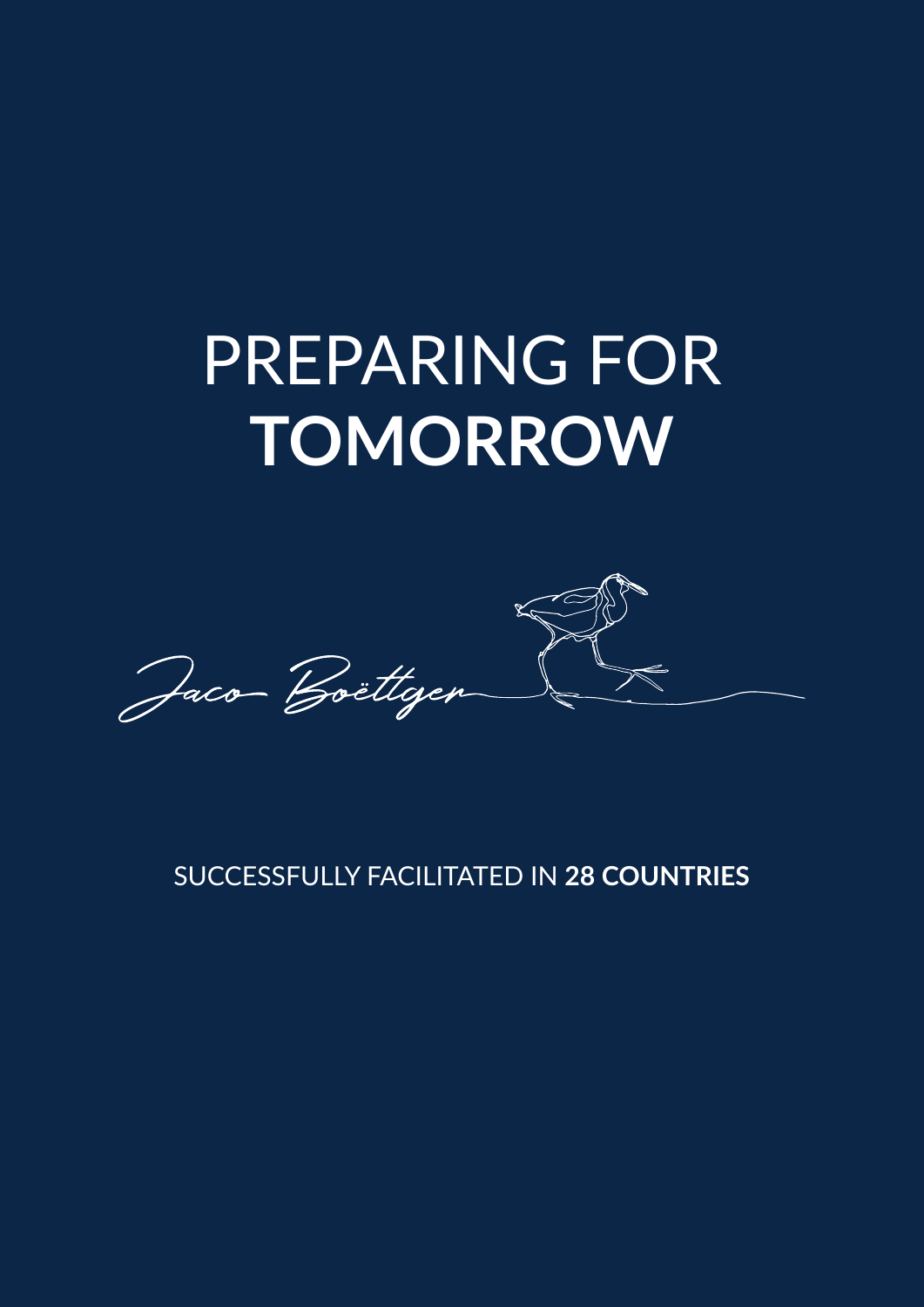# **PREPARING FOR TOMORROW - A FUTURE FITNESS INTERVENTION**

### 1. BACKGROUND & PURPOSE OF INTERVENTION

**The ability to cope with change, or Future Fitness, is the ability to survive and excel in an incredibly fast changing world of work. It is about embracing a new paradigm about life-and-career planning in an altogether new global environment. The "Preparing for Tomorrow" program is a one-day intervention designed to help individuals and the organisation to not only cope with massive change. but to thrive in it.**

## 2. MODULES

#### 2.1 Module One: Understanding the changing world of work

- **• The Post Covid -19 Global Village**
- **• The Doubling of Information and pace of change: Drivers responsible for change.**
- **• Sigmoid Curves and the personal implications of change for every individual in the world!**
- **• The Black Swan Phenomenon**
- **• Lessons from the African Jacana**

#### 2.2 Module Two: Change Resilience

- **• Coping with change...a life skill...for life.**
- **• The six phases of change.**
- **• Resistance to Change**
- **• Leading Change**

#### 2.3 Module Three: The ABC of Success: A practical tool for implementing Future Fitness

- **• The External vs. Internal Locus of Control Mindsets.**
- **• Choice... I can CHOOSE how I respond!**
- **• The ABC as a Change Leadership Tool.**

#### 2.4 Module Four: Implementing a Future Fit Culture

- **• Understanding Social Intelligence.**
- **• How a Culture is formed.**
- **• Neuroscience, mirror neurons and Changing a Culture.**
- **• Leading a Culture**